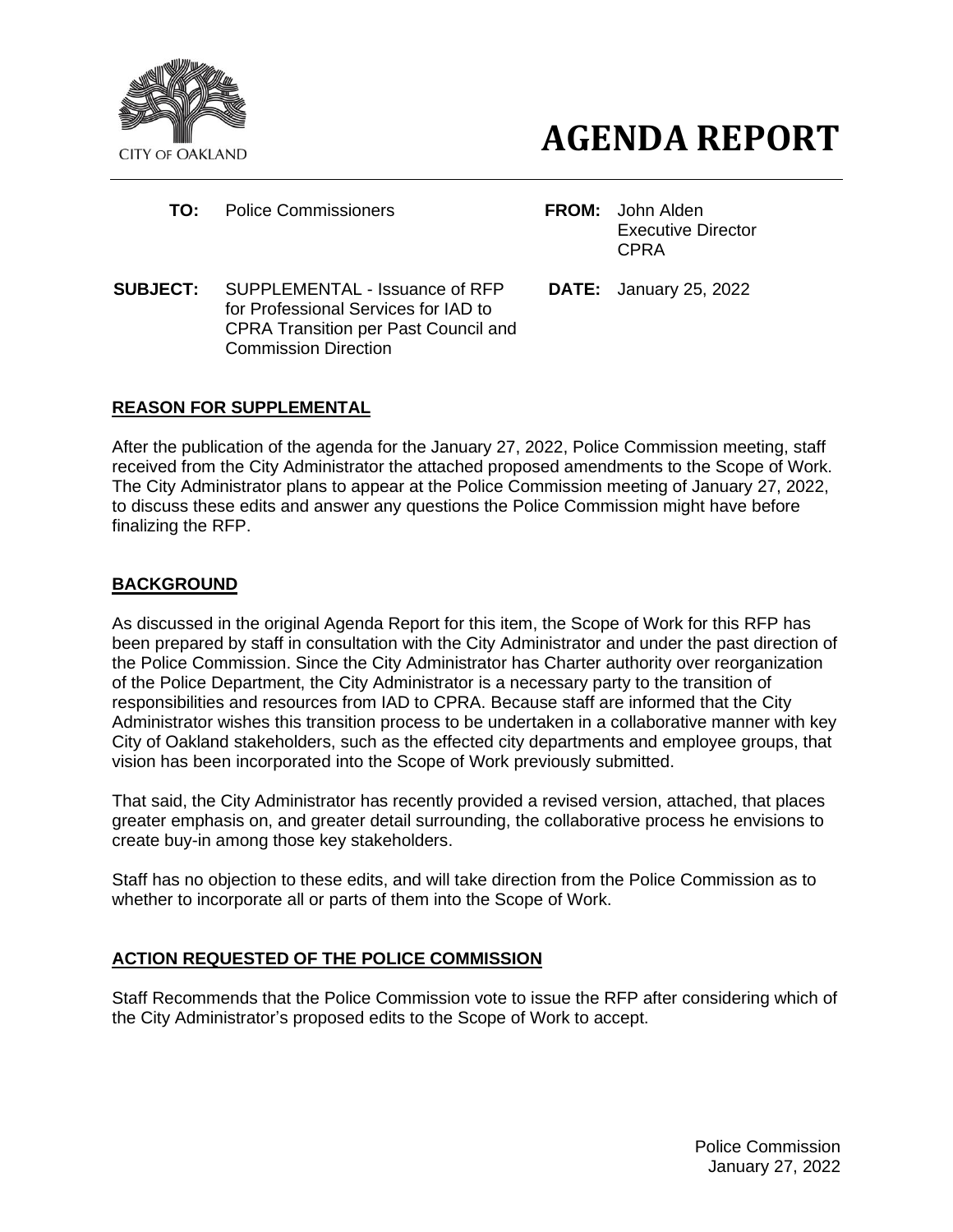For questions regarding this report, please contact John Alden, Executive Director, CPRA, 510- 238-7401.

Respectfully submitted,

JOHN ALDEN Executive Director, **CPRA** 

Attachments (1):

• City Administrator's proposed edits to Scope of Work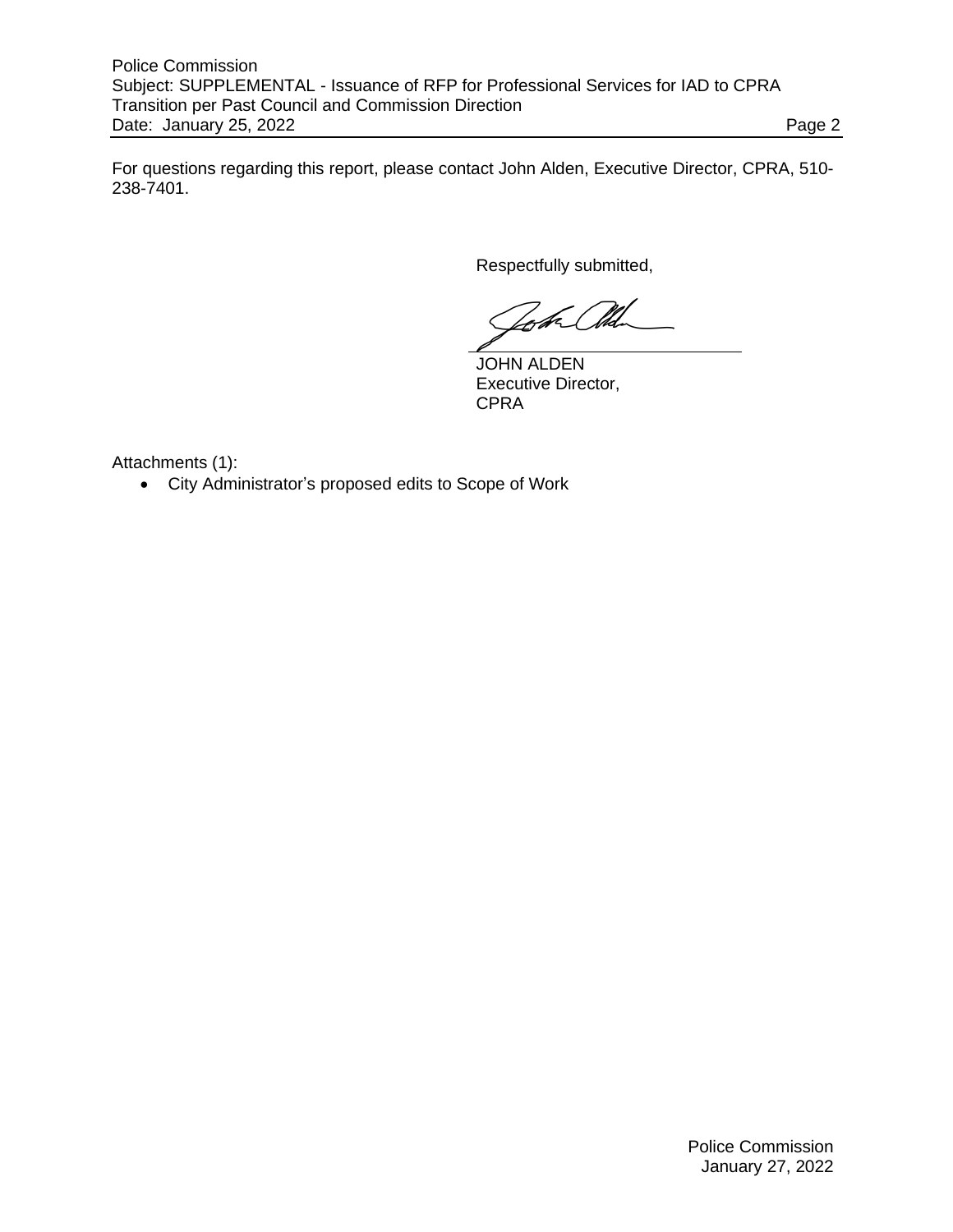### **Council Policy Directive**

Internal Affairs -- Direct City Administrator to analyze options and timeline for moving most or all of the responsibilities of the Internal Affairs Division to the Community Police Review Agency (CPRA).

### **Draft SOW from CPRA**

*In May 2021, the City of Oakland's Reimagining Public Safety Task Force issued a final report detailing recommendations as to reforming Oakland's approach to public safety. That report can be found [here.](https://www.oaklandca.gov/documents/reimagining-public-safety-task-force-final-report-and-recommendations) The Oakland City Council reviewed this report, and flagged as a top priority Recommendations 31/84 entitled "Reorganize OPDs internal structure to include transferring most of IAD to the Community Police Review Agency" (CPRA). Currently, Oakland Police Department's Internal Affairs Division (IAD) and CPRA both separately investigate claims of police officer misconduct. Those parallel but independent investigations form the basis for police officer discipline in the City of Oakland. Under this proposal, those responsibilities and resources would be reviewed to explore which may make sense to consolidate into CPRA and in what timeline.*

*To aid in this consolidation process, the City Council also provided funding for the professional services sought in this RFP in Fiscal Year 2022-23. The Oakland Police Commission, which oversees the Oakland Police Department and the Community Police Review Agency, will oversee the services sought under this RFP and will select the final provider from among the bids received, as described below, in consultation with the City Administrator. The City seeks a consultant with subject-matter expertise relevant to law enforcement investigations.*

*The tasks this contractor would perform are as follows:*

- *Conduct a survey of organizations that assign certain investigations of law enforcement misconduct exclusively to civilian investigators outside of the law enforcement agency, including any available quantitative and/or qualitative evaluation of scope of assignments, effectiveness, lessons learned, etc.*
- *Evaluate the current functions and capabilities of both IAD and CPRA across intake, investigation, disciplinary, and record keeping functions.*
- Convene and manage a working group of internal stakeholders, such as but not *limited to the City Administrator, Human Resources Management and the Police Department, that would, as the City Council directed, "*analyze options and timeline for moving most or all of the responsibilities" *of IAD to CPRA;*
- *Present findings of survey and evaluation to the working group;*
- *Guide the working group through development of a decision-making framework to recommend the scope and timing of any transition, including but not limited to considerations/criteria of administration, cost, employee/labor, efficiency, effectiveness, community support, etc.;*
- *Support working group in identifying options of both scope and timing and analyzing via the decision-making framework;*
- *Mediate disagreements among stakeholders where possible, and flag points of continued disagreement for appropriate City of Oakland decision-makers to*